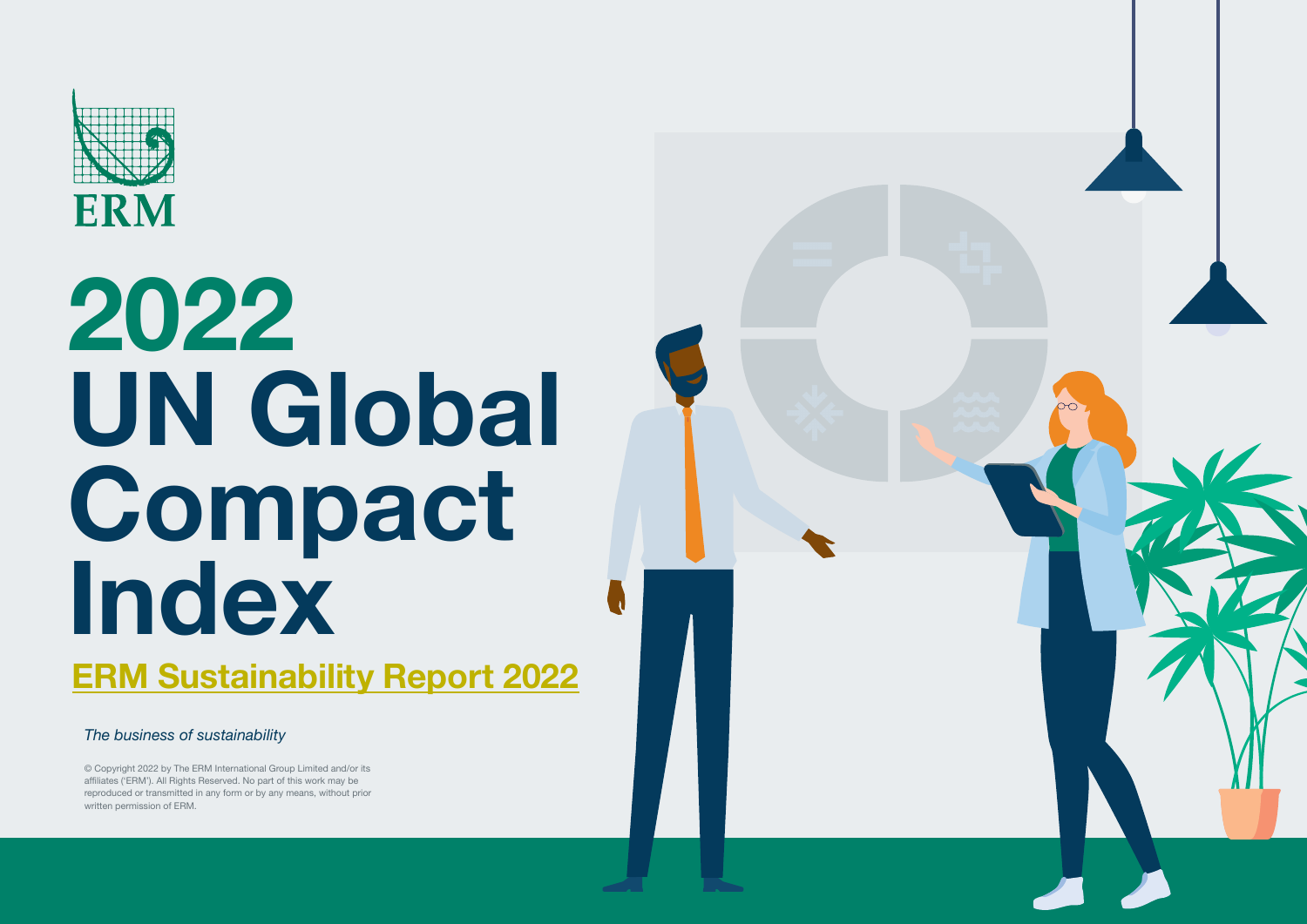### **UN Global Compact Index**

**This report serves as our Communication on Progress, an annual disclosure to stakeholders on progress made in implementing the Ten Principles of the UN Global Compact in the areas of human rights, labor, environment and anti-corruption.** 

#### **WE SUPPORT**



We provide this index corresponding to our progress in implementing the Ten Principles. As a signatory of the UN Global Compact, we strive to embrace its core values and promote these values within our sphere of influence. We are a signatory of the Women's Empowerment Principles and the UN [Sustainable Ocean](https://www.erm.com/globalassets/2022/erm-sustainability-report-2022.pdf#page=47)  [Principles](https://www.erm.com/globalassets/2022/erm-sustainability-report-2022.pdf#page=44) as part of our commitment.

| <b>CORE VALUE</b>                          | <b>GLOBAL COMPACT PRINCIPLE</b>                                                                                                                                                                                                          | <b>ERM CORRESPONDING WRITTEN COMMITMENT</b>                                                                                                                                                                                                                                                                     | <b>SUSTAINABILITY REPORT REFERENCE</b> |
|--------------------------------------------|------------------------------------------------------------------------------------------------------------------------------------------------------------------------------------------------------------------------------------------|-----------------------------------------------------------------------------------------------------------------------------------------------------------------------------------------------------------------------------------------------------------------------------------------------------------------|----------------------------------------|
| <b>The Contract</b><br><b>HUMAN RIGHTS</b> | <b>Principle 1</b><br>Businesses should support and<br>respect the protection of internationally<br>proclaimed human rights.<br><b>Principle 2</b><br>Businesses should make sure that they<br>are not complicit in human rights abuses. | <b>Global Code of Business Conduct and Ethics:</b><br>1.2 Global considerations.<br>1.3 Diversity.<br>1.4 No retaliation.<br>5.1 Respect and fair treatment.<br><b>Global Supplier/Subcontractor Requirements</b><br>Human Rights, Modern Slavery and Child Labor Policy<br><b>Modern Slavery Act Statement</b> | <b>Ethical business conduct</b>        |
| X<br><b>LAROUR</b>                         | <b>Principle 3</b><br>Businesses should uphold the freedom<br>of association and the effective<br>recognition of the right to collective<br>bargaining.                                                                                  | <b>Global Code of Business Conduct and Ethics:</b><br>1.4 No retaliation.<br>5.1 Respect and fair treatment.                                                                                                                                                                                                    |                                        |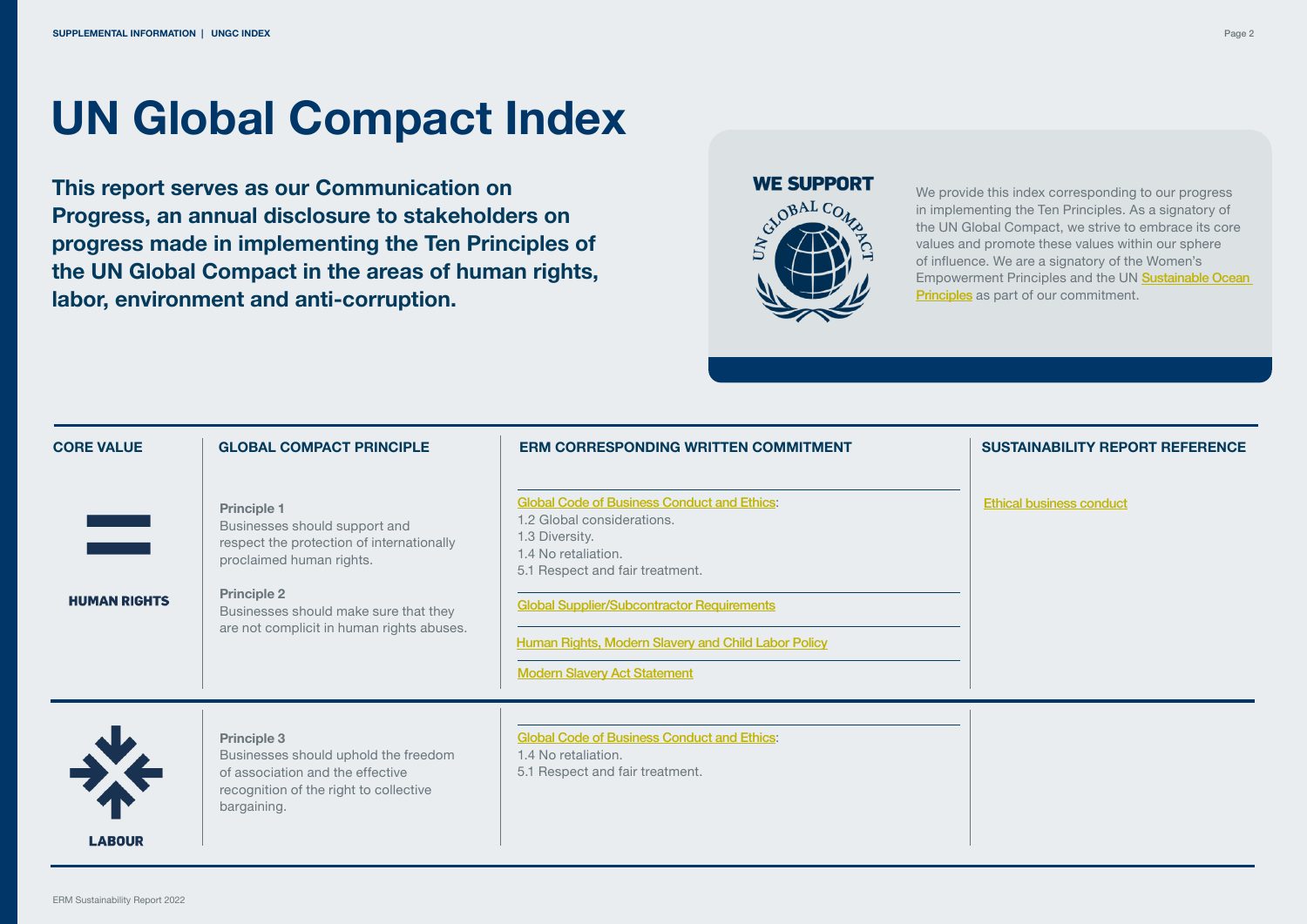### **UN Global Compact Index**

| <b>CORE VALUE</b>                                 | <b>GLOBAL COMPACT PRINCIPLE</b>                                                                                                                                                                  | <b>ERM CORRESPONDING WRITTEN COMMITMENT</b>                                                                                                                                                                          | <b>SUSTAINABILITY REPORT REFERENCE</b>                                                                                                             |
|---------------------------------------------------|--------------------------------------------------------------------------------------------------------------------------------------------------------------------------------------------------|----------------------------------------------------------------------------------------------------------------------------------------------------------------------------------------------------------------------|----------------------------------------------------------------------------------------------------------------------------------------------------|
| <b>LABOUR</b>                                     | Principle 4<br>Businesses should uphold the elimination<br>of all forms of forced and compulsory<br>labor.<br>Principle 5<br>Businesses should uphold the effective<br>abolition of child labor. | <b>Global Code of Business Conduct and Ethics:</b><br>5.1 Respect and fair treatment.<br>Human Rights, Modern Slavery and Child Labor Policy<br><b>Modern Slavery Act Statement</b>                                  | <b>Ethical business conduct</b>                                                                                                                    |
|                                                   | Principle 6<br>Businesses should uphold the<br>elimination of discrimination in respect of<br>employment and occupation.                                                                         | <b>Global Code of Business Conduct and Ethics:</b><br>1.3 Diversity.<br>5.1 Respect and fair treatment.<br><b>Global Diversity, Equality and Inclusion Policy</b>                                                    | Diversity, equity, equality and inclusion<br><b>Ethical business conduct</b>                                                                       |
| <b>NU</b><br>M<br><b>NN</b><br><b>ENVIRONMENT</b> | <b>Principle 7</b><br>Businesses should support a<br>precautionary approach to environmental<br>challenges.                                                                                      | <b>Global Code of Business Conduct and Ethics:</b><br>5.3 Compliance with laws.<br><b>Global Sustainability Policy</b><br><b>Sustainability Approach</b><br><b>Health, Safety and Environmental Policy Statement</b> | <b>Sustainability at ERM</b><br>Climate, nature and livelihoods                                                                                    |
|                                                   | Principle 8<br>Businesses should undertake initiatives<br>to promote greater environmental<br>responsibility.                                                                                    | <b>Global Code of Business Conduct and Ethics:</b><br>5.3 Compliance with laws.<br><b>Global Sustainability Policy</b><br><b>Sustainability Approach</b><br><b>Health, Safety and Environmental Policy Statement</b> | <b>ERM's perspective</b><br><b>Sustainability at ERM</b><br><b>Climate, nature and livelihoods</b><br>Impact and influence<br>Our performance data |